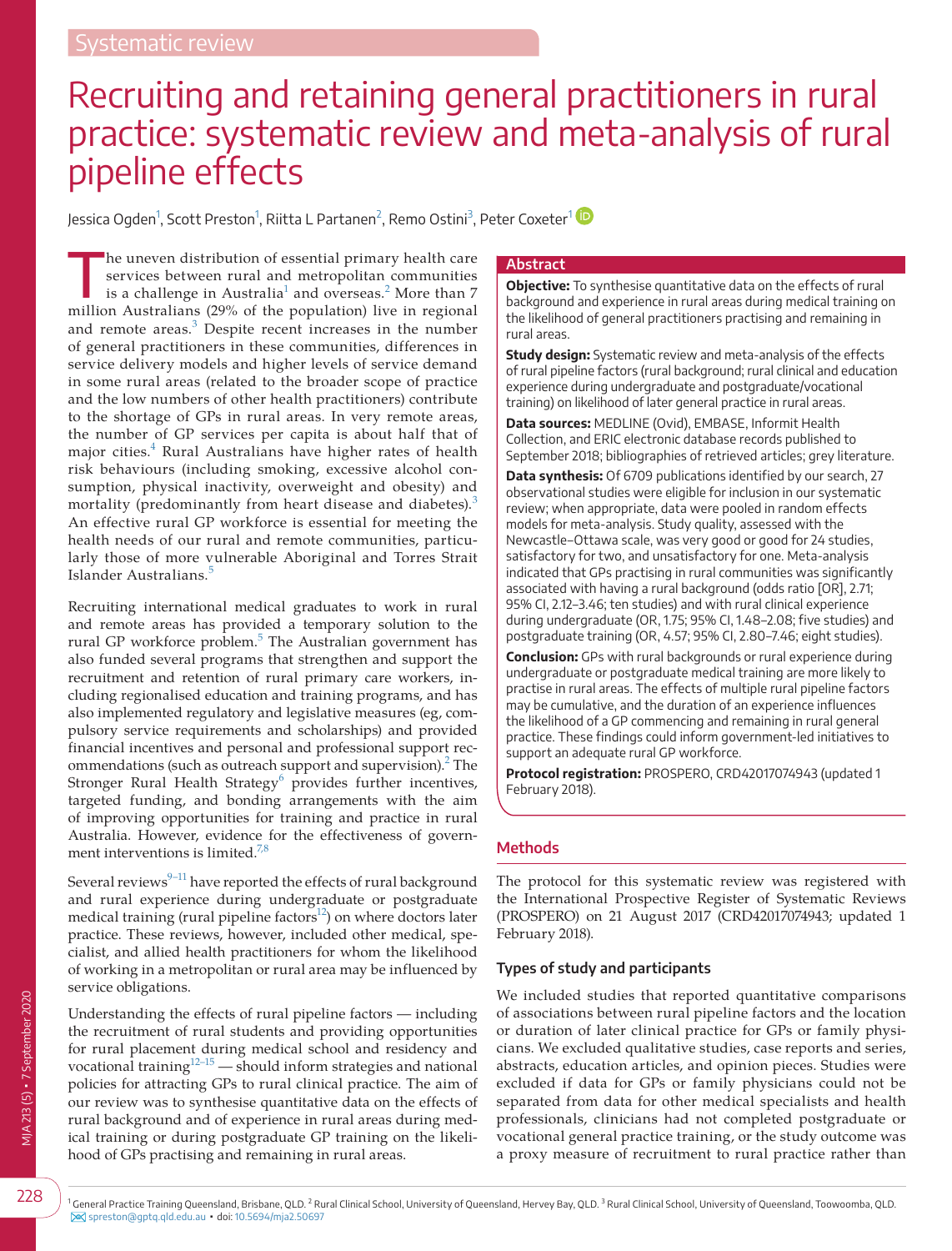actual practice location (eg, attitudes toward rural practice, rural practice intention).

# **Types of rural experience**

Rural background was defined as having either lived in a rural area for at least one year before the age of 18 years or graduated from a rural high school. Rural experience during medical training was defined as completing short term traditional block rotations in rural areas or attending a rural clinical school for at least one academic year. Rural clinical school clinical placements are generally either traditional block rotations in hospitals and general practice or longitudinal integrated clerkships in hospitals, general practices, or remote community clinics. Postgraduate rural medical experience (during internship, residency or vocational training) was defined as a rural placement of any duration during postgraduate training, bonded scholarships in rural hospitals, or rural pathway GP vocational or family physician residency training.

#### **Outcome variables**

The primary outcomes were current practice location and duration of rural clinical practice (number of consecutive years in rural general practice).

#### **Information sources and search strategy**

We searched the MEDLINE, EMBASE, Informit Health Collection, and ERIC (Educational Resources Information Center) databases for records published to September 2018; MeSH headings and key search terms (and their synonyms) were combined with Boolean operators ([Supporting](#page-8-0)  [Information](#page-8-0), table 1). The reference lists of retrieved articles and published reviews were examined for additional studies, and we also searched grey literature resources for relevant electronic theses and conference proceedings.

# **Selection process**

Search results were merged in the Endnote X9 reference manager (Clarivate) and duplicates removed. Two authors (JO, PC) independently screened the titles and abstracts in the records and then reviewed the full text of potentially relevant articles. We excluded studies for which the full text could not be retrieved. We contacted the corresponding author of one study to clarify their report. The final list of included studies was confirmed after discussion by the five review authors.

# **Data extraction, synthesis, and analysis**

Study data related to GPs or family physicians were extracted by the five review authors into a specially designed electronic data extraction form. We extracted data on author, year of publication, study design, country, study setting, data sources, participant characteristics, exposure variables, relevant outcome variables, results, and study strengths and limitations.

Attrition rates were adequately disclosed in all included publications. Primary outcome data included dichotomous effect measures (odds ratios [ORs], risk ratios [RRs],  $\chi^2$  test results, proportions). Our meta-analysis was limited to studies reporting ORs adjusted for confounders in multi-level regression analyses. Data were pooled in RevMan 5 (Cochrane Collaboration) to calculate weighted effects and 95% confidence intervals (CIs) for each outcome, applying a random effects model because of expected heterogeneity. We narratively report study data that could not be pooled for meta-analysis.

#### **Study quality**

Pairs of review authors (JO, RP, RO, PC) independently assessed the risk of bias of each included study, with disagreements resolved by a third reviewer (SP). Risk of bias was scored with the Newcastle–Ottawa Scale[:16](#page-8-1) 7–8, very good; 5–6, good; 4, satisfactory; 0–3, unsatisfactory.

# **Results**

#### **Study selection**

We identified 6702 potentially relevant items by electronic database searching, and seven further items from other sources. We excluded 6554 duplicates and irrelevant records after title and abstract screening. After screening the full text of 155 articles, 27 eligible studies were included in our review ([Box 1\)](#page-2-0).

#### **Study characteristics**

Twelve included studies had cohort designs, four were case–control studies, and eleven were cross-sectional studies. Eleven studies were conducted in the United States, eight in Canada, and eight in Australia. Study sample sizes ranged from 68 to about 27 800 GPs or family practitioners. All included studies reported current rural practice location as a study outcome; four stud- $\arccos 20,21,40,41$  reported rural retention. The definition of rural location differed substantially between studies. The time at which "current" practice location was determined ranged from shortly after graduation to 31 years after graduation. The time spent in rural areas varied, as many studies followed up at a single time point students who had graduated in different years. Definitions of retention in rural practice required periods of practice ranging between one and 25 years ([Box 2](#page-3-0)).

# **Study quality**

We scored ten studies as very good, 14 as good, two as satisfactory, and one as unsatisfactory. In the three studies with the lowest scores,<sup>26,31,34</sup> adjustment for confounding variables was not undertaken and information about rural experience and practice was self-reported [\(Box 2;](#page-3-0) [Supporting Information,](#page-8-0) table 2).

# **Rural background**

Seventeen studies<sup>17-20,22-24,26-28,30-33,36-38</sup> investigated associations between living in a rural community before adulthood and practising as a rural GP or family practitioner. Data from ten studies could be pooled for meta-analysis; three studies<sup>17,26,28</sup> were omitted from the meta-analysis because of the nature of their reported results and four<sup>22–24,36</sup> because of differences in reported outcomes, including multiple outcomes derived from a common database. Living in a rural area for any period before the age of 18 years increased the odds of practising in a rural location (OR, 2.71; 95% CI, 2.12–3.46) [\(Box 3](#page-6-0)). Being raised in a rural community was associated with increased likelihood of rural practice in most studies, $\frac{19,20,24,26,30,32,33}{20}$  but not all.<sup>18,22</sup> Residing in a rural community for at least one year before the age of 18 years increased the odds of current rural practice in one study  $(OR, 2.14; 95\% CI, 1.13–4.03)^{31}$  but not in another  $(OR, 1.51; 95\% CI, 1.13–1.1)$  $0.82-2.76$ .<sup>[38](#page-8-9)</sup> Living in an Australian rural community for  $6-10$ years (OR, 2.28; 95% CI, 1.69–3.08) or 11–18 years (OR, 2.35; 95% CI, 1.93–2.87), but not for 1–5 years (OR, 1.20; 95% CI, 0.89–1.63), increased the likelihood of rural practice.<sup>[36](#page-8-10)</sup> Similarly, GPs in rural practice were more likely to have lived in rural areas for at least 5 consecutive or 8 cumulative years (OR, 2.50; 95% CI,  $1.97-3.18$ <sup>27</sup> or for more than 10 years during childhood (rural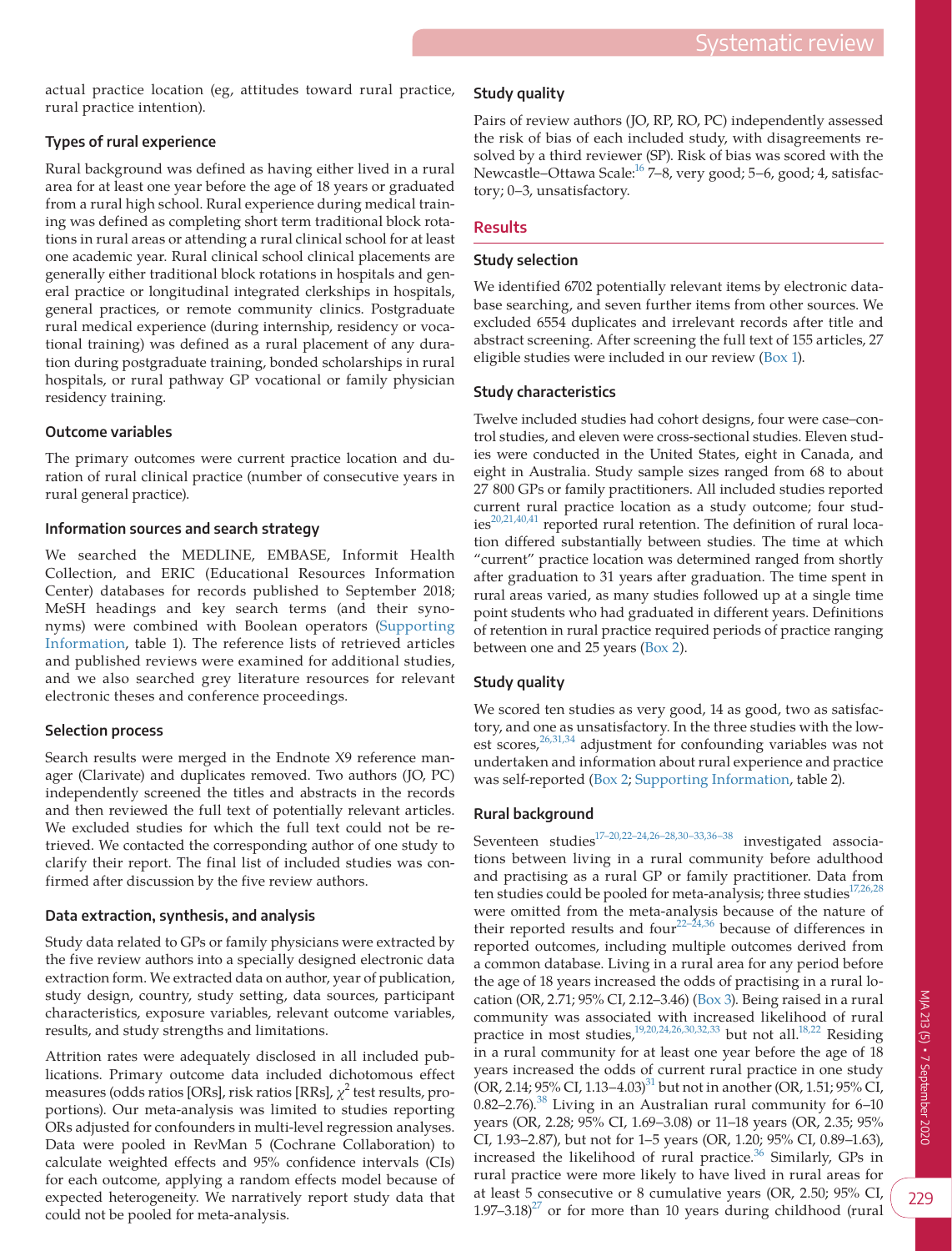# *stematic review*

<span id="page-2-0"></span>

GPs, 30–33%; suburban GPs,  $11\%$ .<sup>17</sup> In an Australian study, rural primary school education (OR, 2.43; 95% CI, 1.09–5.56) but not rural secondary school (OR, 1.50; 95% CI, 0.74–3.05) was associated with later rural practice; $2^2$  a subsequent Australian study found that rural attendance was significantly associated with later rural practice for both school levels.<sup>[23](#page-8-12)</sup> Other studies found that attending (OR, 4.03; 95% CI, 1.05–15.4) $37$  or graduating from a rural secondary school (OR, 5.27; 95% CI, 1.96-14.2)<sup>28</sup> increased the odds of later rural practice. The likelihood of rural practice increased if students completed their final year at a rural secondary school (OR, 3.18;  $95\%$  CI, 0.99–10.2)<sup>24</sup> or students were rural residents for the duration of primary or secondary school. $^{23}$  $^{23}$  $^{23}$ 

#### **Rural clinical experience during medical school**

Seven studies<sup>[20,24,28,30,37,38,42](#page-8-2)</sup> investigated the relationship between rural undergraduate clinical training and rural practice location; adjusted ORs from five<sup>[20,24,28,30,38](#page-8-2)</sup> were pooled for metaanalysis. Rural clinical experience during undergraduate training increased the likelihood of practising in a rural area (OR, 1.75; 95% CI, 1.48-2.08). One small Canadian study<sup>42</sup> found a significant association between rural clinical experience during medical school and practice location; another<sup>37</sup> found the odds of rural practice for students undertaking a third year communitybased clerkship in non-rural areas were less than half those for undergraduates with placements in rural areas (OR, 0.40; 95% CI, 0.17–0.93). Rural undergraduate training increased the odds of rural practice in two studies,  $24,30$  as did a specifically rural curriculum in one study,  $^{28}$  $^{28}$  $^{28}$  but not in two others<sup>[20,38](#page-8-2)</sup> ([Box 4\)](#page-6-1).

#### **Rural clinical experience during postgraduate training**

Thirteen studies<sup>17,20,24,25,28–30,33–35,38,39,43</sup> investigated the relationship between postgraduate clinical training in rural settings and rural clinical practice; adjusted ORs from eight studies<sup>20,24,28,30,33,38,39,43</sup> were pooled for meta-analysis. Rural residency training increased the likelihood of practising in a rural community (OR, 4.57; 95% CI, 2.80–7.46). One study found that the likelihood of practising in a rural location increased with the

proportion of rural postgraduate training (*v* no rural training, OR: 0.1–25%, 1.9 [95% CI, 1.5–2.5]; 25.1–50%, 4.1 [95% CI, 2.8–6.0]; 50.1–99.9%, 10 [95% CI, 5.4–20]; 100%, 8.3 [95% CI, 4.5–15]).<sup>24</sup> Four studies<sup>17,25,29,34</sup> found that the proportion of doctors in rural practice was higher among those with rural clinical experience during residency training, and  $\overline{one}^{35}$  that rural family medicine graduates were almost three times as likely as non-rural graduates to practise in rural locations (RR, 2.8; 95% CI, 1.52–5.17). Seven of the eight pooled studies found that the likelihood of rural practice was higher for doctors who had at least some rural postgraduate training (OR [range], 2.6–15.5); the exception was a Canadian study which found only a statistically non-significant increase (OR, 2.47; 95% CI,  $0.91 - 6.73$ <sup>20</sup> ([Box 5\)](#page-6-2).

### **Studies examining multiple rural experience variables**

Four studies<sup>[21,24,40,41](#page-8-18)</sup> examined the effects of two or more rural pipeline factors on practice location, but were not

sufficiently similar to permit meta-analysis. One Australian study $41$  found significant associations between combined rural origin and training (*v* metropolitan origin and training: OR, 52; 95% CI, 24–111), metropolitan origin and rural training (OR, 24; 95% CI, 13–43), and rural origin and metropolitan training (OR, 3.5; 95% CI, 1.5–7.9) on sustained rural practice for 5 years after vocational registration. In a small United States study, 70% of family physician graduates who had been raised in rural areas and completed rural family medicine clerkships (year 3) and rural preceptorships (year 4) practised in the same rural area as their first rural practice after 20–25 years, but only 46% of those who had not participated in the rural program. $40$  The same group had previously reported that 21% of such graduates practised family medicine in rural areas, compared with 2% of other Pennsylvania medical graduates. $^{21}$  $^{21}$  $^{21}$  The combined effects of rural undergraduate and postgraduate training increased the odds of GPs practising in Australian rural areas (OR, 3.73; 95% CI, 2.88–4.83) compared with those who completed rural undergraduate or postgraduate training alone. $^{24}$  $^{24}$  $^{24}$ 

#### **Discussion**

Attracting GPs to practise in rural and remote areas is critical for effective, coordinated health care. $8,11$  It is recognised that rural pipeline factors are important when recruiting and retaining rural GPs,[47](#page-8-21) and this has motivated efforts to recruit and retain domestic medical graduates in Australia, $^{41}$  the US, $^{48}$  and Canada. $^{49}$ 

We found that rural background is an important predictor of later rural practice. Most studies also found a relationship between clinical experience during medical school and later rural practice, particularly the longer rural experience provided by rural longitudinal integrated clerkships,<sup>42</sup> rural rotations of longer than three months, $30$  and programs with specialised rural curricula.[28](#page-8-14) These interventions may facilitate positive experience of rural practice by increasing the sense of integration into rural communities and contact with supervisors committed to rural practice. $50$  Providing medical undergraduates with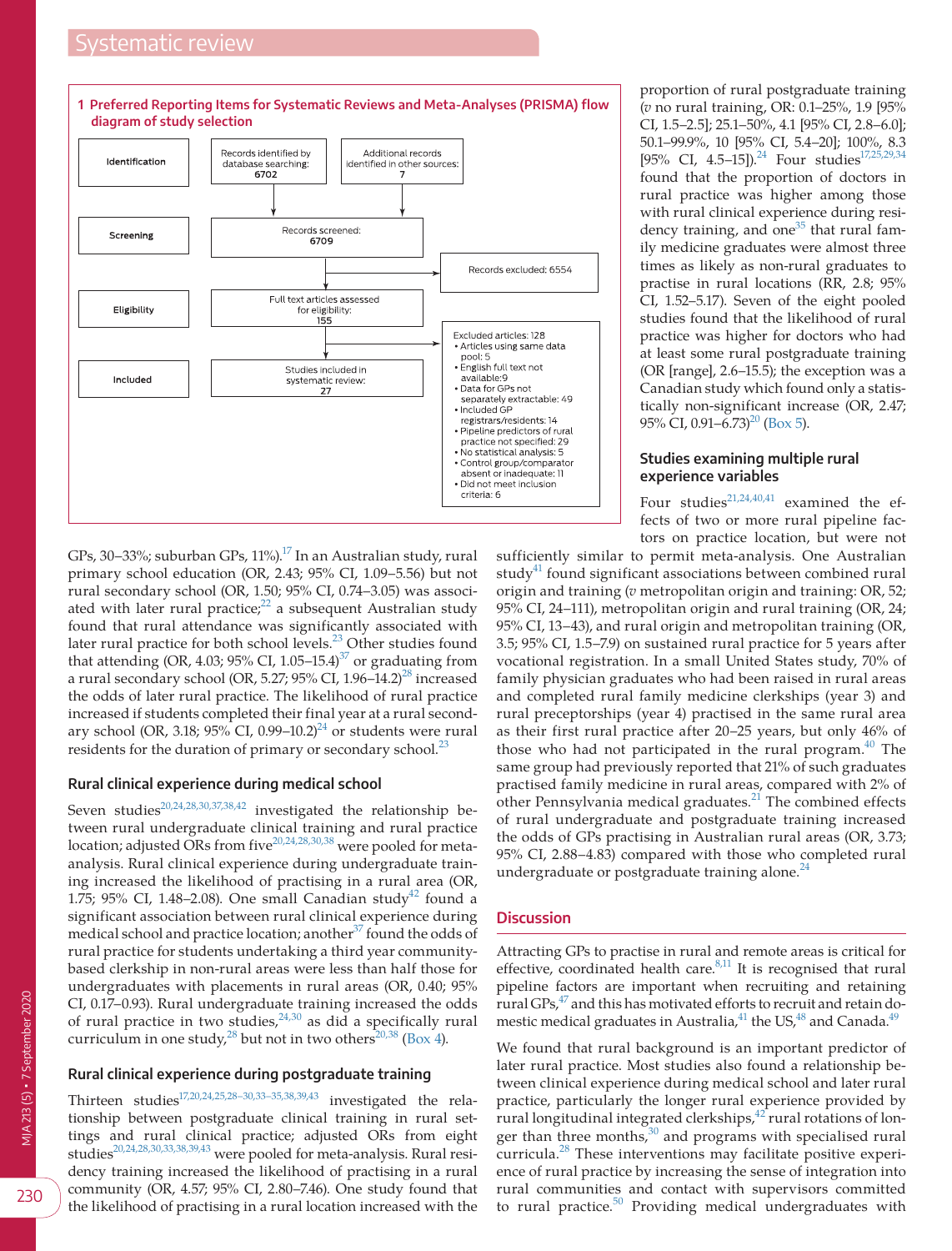|                                        |                     | 2 Characteristics of the included studies                                                                                                                                                                                                                                  |                                                                                                                                                                                                                                                         | Estimated effect of rural experience on                                                                                                                                                                                                                                    |                            |
|----------------------------------------|---------------------|----------------------------------------------------------------------------------------------------------------------------------------------------------------------------------------------------------------------------------------------------------------------------|---------------------------------------------------------------------------------------------------------------------------------------------------------------------------------------------------------------------------------------------------------|----------------------------------------------------------------------------------------------------------------------------------------------------------------------------------------------------------------------------------------------------------------------------|----------------------------|
| Study (nation)                         | Design              | Population and data sources                                                                                                                                                                                                                                                | Geographic definitions                                                                                                                                                                                                                                  | practice location                                                                                                                                                                                                                                                          | Study quality*             |
| Strasser 1992<br>(AU)                  | sectional<br>Cross- | Mail survey; Medical Board of Victoria database<br>841 rural and metropolitan GPs<br>(1991)<br>$\bullet$<br>$\bullet$                                                                                                                                                      | metropolitan (suburban, fringe metropolitan) vrural<br>Practice location: suburban vfringe metropolitan v<br>Rural background: > 10 y childhood in the country<br>Family medicine practice term location:<br>rural (> 20 000) <i>v</i> rural (< 20 000) | $\scriptstyle\mathtt{>}$<br>Rural upbringing, by practice location: 11.0%<br>$\geq$<br>practice location: 13.8% v13.5% v34.0%<br>Rural family medicine practice term, by<br>$21.6\%$ v 33.3% v 30.1% (P < 0.05 <sup>+</sup> )<br>$33.8\% (P < 0.05^+)$                     | 5(good)                    |
| Potter 1995 <sup>18</sup><br>(US)      | sectional<br>Cross- | ğ<br>156 family practice and general practice MDs, D<br>Mail survey; Alaska State Medical Association<br>directory (1992)<br>$\bullet$                                                                                                                                     | Rural community: < 20 000 population not adjacent<br>Practice location: urban/between urban and rural v<br>to a metropolitan area (> 100 000)<br>rural                                                                                                  | Lived in rural community v between urban and<br>rural/rural community (by age groups):<br>8-13 years: 48.0% v52.0%<br>14-18 years: 48.9% v51.1%<br>0-7 years: 44.0% v 56.0%                                                                                                | 5 (good)                   |
| Fryer 1997 <sup>19</sup><br>(US)       | sectional<br>Cross- | ers<br>Mail survey; Colorado Board of Medical Examin<br>986 family physicians, GPs<br>database (1995)<br>$\bullet$<br>$\bullet$                                                                                                                                            | Practice location: rural (non-MSA counties) v urban<br>Rural background: self-reported<br>(MSA counties)<br>$\bullet$<br>$\bullet$                                                                                                                      | Raised in rural community: OR, 1.68 (95% CI,<br>$1.12 - 2.52$                                                                                                                                                                                                              | 5 (good)                   |
| Easterbrook<br>1999 <sup>20</sup> (CA) | sectional<br>Cross- | Mail survey (1993); Queen's University database<br>159 family physicians<br>$(1977 - 1991)$<br>$\bullet$<br>٠                                                                                                                                                              | Rural background: most of childhood in community<br>Practice location: rural, < 10 000; non-rural,<br>10000;<br>210000                                                                                                                                  | Rural experience (residency): OR, 2.47 (95% CI<br>Rural hometown: OR, 4.92 (95% Cl, 1.98-12.1)<br>Rural experience (undergraduate): OR 1.65<br>(95% CI, 0.75-3.66)<br>$0.91 - 6.73$                                                                                        | 5 (good)                   |
| Rabinowitz<br>1999 <sup>21</sup> (US)  | Cohort              | non-<br>Family physicians: 200 PSAP graduates, \$2702<br>Association of American Medical Colleges<br>AMA physician master file (1978-1991);<br>PSAP graduates                                                                                                              | Practice location: rural defined as non-standard MSA                                                                                                                                                                                                    | PSAP v non-PSAP graduates: 21% v2%                                                                                                                                                                                                                                         | $6$ (good)                 |
| 2000 <sup>22</sup> (AU)<br>Wilkinson   | control<br>Case-    | pue<br>Remote Medical Support Agency; SA/Northern<br>Mail survey (1998: rural; 1999: urban); SA Rural<br>268 rural and 236 urban South Australian GPs<br>Territory RACGP Research Unit database<br>$\bullet$<br>$\bullet$                                                  | Practice location: rural, RRMA zones 3-7<br>Rural background: self-reported<br>$\bullet$                                                                                                                                                                | Rural background: OR, 0.82 (95% Cl, 0.40-1.66)<br>Secondary education (rural): OR, 1.50 (95% CI,<br>Primary education (rural): OR, 2.43 (95% CI,<br>$1.09 - 5.56$<br>$0.74 - 3.05$                                                                                         | 7 (very good)              |
| Laven 2003 <sup>23</sup><br>(AU)       | control<br>Case-    | Mail survey (2000); Health Insurance Commission<br>2414 GPs<br>$\bullet$<br>$\bullet$                                                                                                                                                                                      | reported residence, primary or secondary schooling)<br>Practice location: urban, RRMA zones 1, 2; rural,<br>Rural background: any rural experience (self-<br>RRMA zones 3-7                                                                             | All rural residence during secondary school v<br>All rural residence during primary school v<br>none: OR, 2.89 (95% Cl, 2.05–4.09)<br>none: OR, 2.86 (95% CI, 2.18-3.76)                                                                                                   | 5 (good)                   |
| Wilkinson<br>2003 <sup>24</sup> (AU)   | control<br>$Case-$  | Mail survey (2000); Health Insurance Commission<br>2414 GPs<br>$\bullet$<br>٠                                                                                                                                                                                              | Rural background: eligible for Fairway special access<br>Practice location: urban, RRMA zones 1, 2; rural,<br>scheme (final year in rural high school)<br>RRMA zones 3-7                                                                                | Rural high school: OR, 3.18 (95% Cl, 0.99–10.2)<br>Rural undergraduate training: OR, 1.61 (95% Cl,<br>Some rural postgraduate training: OR, 3.14<br>Rural undergraduate and postgraduate<br>training: OR, 3.73 (95% Cl, 2.88-4.83)<br>(95% CI, 2.57-3.83)<br>$1.32 - 1.95$ | 5 (good)                   |
| Peach 2004 <sup>25</sup><br>(AU)       | Cohort              | internship; 126 matched (sex, year) metropolitan GPs<br>$\overline{c}$<br>57 graduates of Ballarat Base Hospital one-year<br>practice, hospital or doctor, if doctor unknown<br>Medical Directory of Australia (verification by<br>study authors) (1989-1997)<br>$\bullet$ | Practice location: urban, RRMA zones 1, 2; rural,<br>RRMA zones 3–7<br>$\bullet$                                                                                                                                                                        | Ballarat graduates v control: 44% v13%<br>(P < 0.001)                                                                                                                                                                                                                      | 7 (very good)              |
| Woloschuk<br>2004 <sup>26</sup> (CA)   | Cohort              | Medical school admissions office, University of<br>Calgary medical school (1996-2000); Canadian<br>Resident Matching Service; provincial registries<br>78 family physicians<br>$\bullet$<br>$\bullet$                                                                      | Practice location: rural, < 10 000; urban, ≥ 10 000<br>Rural background: self-reported<br>(Canada 2001 census)<br>ä                                                                                                                                     | Raised in rural community: RR, 2.55 (95% Cl,<br>$1.01 - 6.42$                                                                                                                                                                                                              | (unsatisfactory)<br>$\sim$ |
|                                        |                     |                                                                                                                                                                                                                                                                            |                                                                                                                                                                                                                                                         |                                                                                                                                                                                                                                                                            | Continues                  |

<span id="page-3-0"></span>231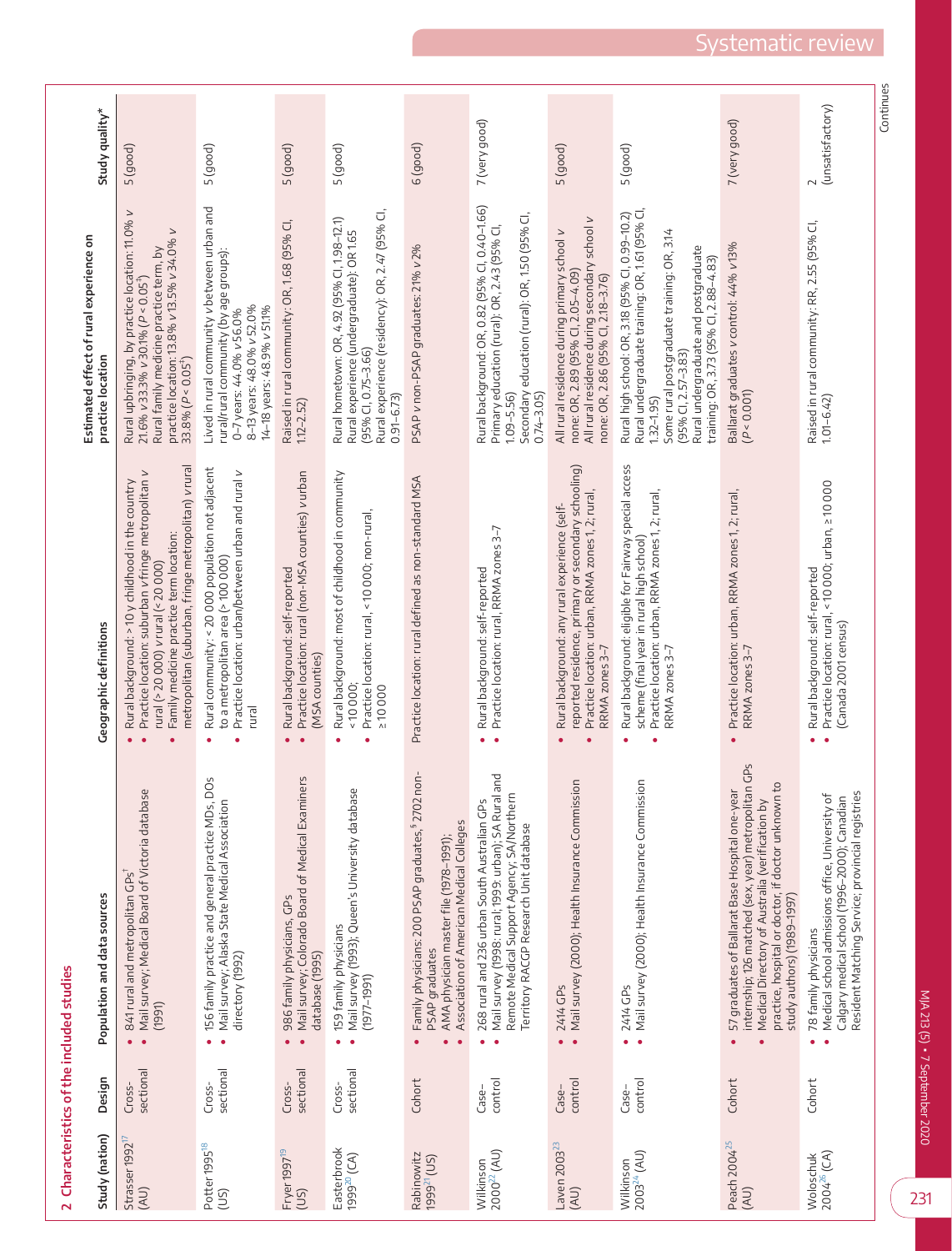232

| 2 Continued                          |                     |                                                                                                                                                                                                                                                                                                        |                                                                                                                                                             | Estimated effect of rural experience on                                                                                                                                                                                                                             |                  |
|--------------------------------------|---------------------|--------------------------------------------------------------------------------------------------------------------------------------------------------------------------------------------------------------------------------------------------------------------------------------------------------|-------------------------------------------------------------------------------------------------------------------------------------------------------------|---------------------------------------------------------------------------------------------------------------------------------------------------------------------------------------------------------------------------------------------------------------------|------------------|
| Study (nation)                       | Design              | Population and data sources                                                                                                                                                                                                                                                                            | Geographic definitions                                                                                                                                      | practice location                                                                                                                                                                                                                                                   | Study quality*   |
| Laven 2005 $^{25}$<br>(AU)           | control<br>Case-    | Mail survey (2000); Health Insurance Commission<br>2414 GPs<br>$\bullet$                                                                                                                                                                                                                               | Background and practice location: urban, RRMA<br>zones 1,2; rural, RRMA zones 3-7<br>$\bullet$                                                              | cumulative years (RAMUS criteria): OR, 2.50<br>$\infty$<br>Residing in rural area for 5 consecutive or<br>(95% CI, 1.97-3.18)                                                                                                                                       | 7 (very good)    |
| Nocella 2005 <sup>28</sup><br>(US)   | sectional<br>Cross- | nia<br>California Family Medicine residency graduate<br>1410 family physicians (graduates of Califor<br>database; AMA master file (1998-2002)<br>Family Medicine residency programs)<br>۰                                                                                                              | Background and practice location: RUCA codes<br>$\bullet$                                                                                                   | Residency program with rural emphasis: OR,<br>Medical school with special rural curriculum:<br>Graduated from rural high school: OR, 5.27<br>OR, 2.94 (95% CI, 1.17-7.40); $P = 0.02$<br>4.39 (95% Cl, 1.31-14.8) $P = 0.02$<br>$(95\%$ CI, 1.96-14.2); $P < 0.001$ | 7 (very good)    |
| Pacheco 2005 <sup>29</sup><br>(US)   | sectional<br>Cross- | Office of Graduate Medical Education database; family<br>of New<br>medicine residency database; location database of<br>llows<br>317 family physician graduates of University<br>UNM medical graduates/former residents/fel<br>practising in New Mexico (1974-2004)<br>Mexico (UNM) School of Medicine | Practice location: New Mexico Health Policy<br>Commission definitions<br>$\bullet$                                                                          | metropolitan sites): 65.1% v25.8% ( $P < 0.001$ <sup>+)</sup><br>Rural 1+2 programs (one year in metropolitan<br>area and two years in mixture of rural and                                                                                                         | $6$ (good)       |
| Rourke 2005 <sup>30</sup><br>(A)     | sectional<br>Cross- | 443 family physicians<br>Mail survey                                                                                                                                                                                                                                                                   | Practice location: rural, < 10 000 and more than<br>Rural background: grew up in town < 10 000<br>80 km from regional centre > 50 000                       | Some undergraduate rural clinical training: OR,<br>Rural background: OR, 3.31 (95% Cl, 1.87-5.86)<br>Postgraduate rural training (≥ 8 weeks): OR,<br>2.46 (95% CI, 1.53-3.96)<br>2.17 (95% CI, 1.28-3.69)                                                           | $6$ (good)       |
| Woloschuk<br>2005 <sup>31</sup> (CA) | sectional<br>Cross- | <b>Du</b><br>Mail survey (2001); Universities of Alberta a<br>240 family physicians<br>Calgary (1996-2000)                                                                                                                                                                                             | Rural background: lived in rural community before<br>Practice location: rural, < 10 000<br>18th birthday                                                    | Rural background: OR, 2.14 (95% Cl, 1.13-4.03)                                                                                                                                                                                                                      | 4 (satisfactory) |
| Wade 2007 <sup>32</sup><br>(US)      | Cohort              | Indiana University School of Medicine records<br>(1988-1997); AMA master file (2003)<br>301 family physicians                                                                                                                                                                                          | Rural background and practice location: USDA urban<br>influence codes (1993): 9-tier scale collapsed into<br>two categories (rural vmetropolitan)           | Rural hometown: OR, 4.43 (95% Cl, 2.51-7.82)                                                                                                                                                                                                                        | 8 (very good)    |
| Mathews<br>2008 <sup>33</sup> (CA)   | sectional<br>Cross- | medical faculty class lists, alumni database, and<br>postgraduate database (1973-1998); Southam<br>1322 family physicians and general physicians<br>Memorial University of Newfoundland (MUN)<br>medical database (2004)                                                                               | Rural background and practice location: rural,<br>0000<br>٠                                                                                                 | Rural background: OR, 3.08 (95% CI, 1.79-5.29)<br>Some or all postgraduate residency training at<br>MUN: OR, 4.61 (95% CI, 1.93-11.0)                                                                                                                               | 7 (very good)    |
| $2009^{34}$ (US)<br>Ferguson         | sectional<br>Cross- | 262 family physicians<br>Mail survey; UMMS family medicine residency<br>database (1976-2005)                                                                                                                                                                                                           | Residency clinical training in community health<br>centre, urban practice, or rural practice                                                                | Rural residency training vcommunity health<br>centre or urban centre: OR, 2.17 (95% CI,<br>1.25–3.75)‡                                                                                                                                                              | 4 (satisfactory) |
| Chen 2010 <sup>35</sup><br>(US)      | sectional<br>Cross- | Analysis (2006) of 2005 AMA and American<br>Osteopathic Association master file (medica<br>About 27 800 family medicine residency<br>graduates 1998-1997)<br>graduates**                                                                                                                               | primary practice and residency program mapped to<br>RUCA codes<br>Residency and practice location: postal codes of                                          | Rural family medicine residency training<br>program: RR, 2.8 (95% Cl, 1.52-5.17)<br>(P < 0.001 <sup>4</sup> )                                                                                                                                                       | $6$ (good)       |
| McGrail 2011 <sup>36</sup><br>(AU)   | Cohort              | MABEL survey (wave 1; 2008)<br>3156 GPs                                                                                                                                                                                                                                                                | (age, 0-18 years) and main residential rural location<br>Rural background: years resident in a rural area<br>Practice location: rural, < 100 000<br>(00000) | 6-10 years: OR, 2.28 (95% CI, 1.69-3.08)<br>11-18 years: OR, 2.35 (95% Cl, 1.93-2.87)<br>1-5 years: OR, 1.20 (95% Cl, 0.89-1.63)                                                                                                                                    | 7 (very good)    |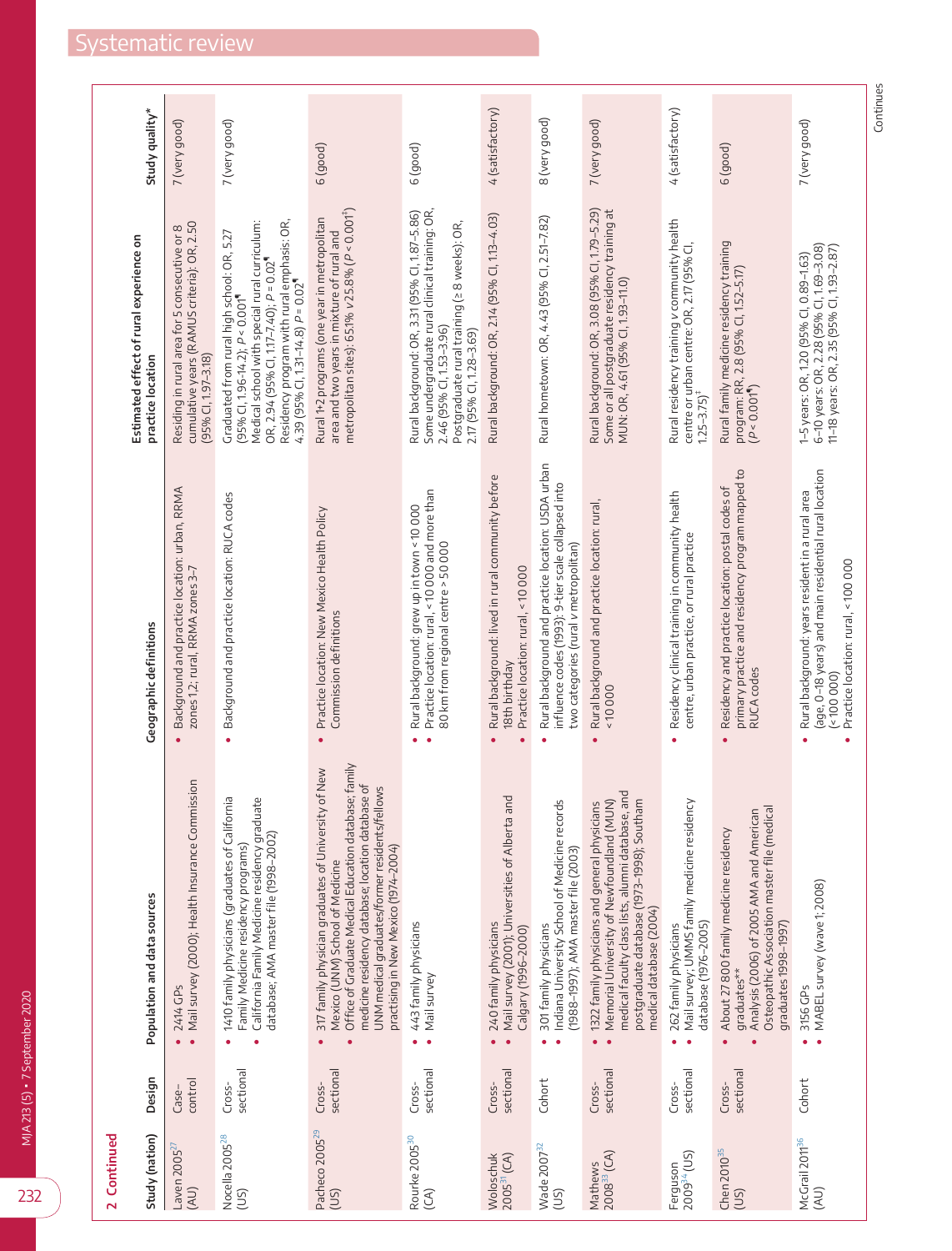| 2 Continued                           |        |                                                                                                                                                                                                                                                                                                                                                                                                                                                                                                                                                                                                                                                                                                                                                                                                                                                                                                                                                                                                                                                                                                                                                                      |                                                                                                                                                                                                                                          | Estimated effect of rural experience on                                                                                                                                                                                                     |                |
|---------------------------------------|--------|----------------------------------------------------------------------------------------------------------------------------------------------------------------------------------------------------------------------------------------------------------------------------------------------------------------------------------------------------------------------------------------------------------------------------------------------------------------------------------------------------------------------------------------------------------------------------------------------------------------------------------------------------------------------------------------------------------------------------------------------------------------------------------------------------------------------------------------------------------------------------------------------------------------------------------------------------------------------------------------------------------------------------------------------------------------------------------------------------------------------------------------------------------------------|------------------------------------------------------------------------------------------------------------------------------------------------------------------------------------------------------------------------------------------|---------------------------------------------------------------------------------------------------------------------------------------------------------------------------------------------------------------------------------------------|----------------|
| Study (nation)                        | Design | Population and data sources                                                                                                                                                                                                                                                                                                                                                                                                                                                                                                                                                                                                                                                                                                                                                                                                                                                                                                                                                                                                                                                                                                                                          | Geographic definitions                                                                                                                                                                                                                   | practice location                                                                                                                                                                                                                           | study quality* |
| Orzanco 2011 <sup>37</sup><br>(CA)    | Cohort | British Columbia (UBC) family medicine training<br>194 family physician graduates of University of<br>of medicine, and registrar offices) (1995-2006);<br>UDeS and UBC administrative data (faculties<br>Canadian post-MD education registry<br>$\bullet$                                                                                                                                                                                                                                                                                                                                                                                                                                                                                                                                                                                                                                                                                                                                                                                                                                                                                                            | Practice location: non-metropolitan, < 100 000<br>Rural background: rural high school and main<br>residential rural location (< 10 000)<br>$\bullet$                                                                                     | Rural high school: OR, 4.03 (95% Cl, 1.05-15.4)<br>community-based year 3 clerkship: OR, 0.40<br>Metropolitan vrural/small town 4-week<br>$(95%$ CI, 0.17-0.93)                                                                             | 7 (very good)  |
| 2013 <sup>38</sup> (CA)<br>Jamieson   | Cohort | Directory, and College of Physicians and Surgeons of<br>program master file (updated from Canadian Medical<br>Mail survey: 2 years (1998-2007), 5 years 1995-<br>2004), and 10 years (1990-1999) after training;<br>Department of Family Practice postgraduate<br>British Columbia directory)<br>480 family physicians                                                                                                                                                                                                                                                                                                                                                                                                                                                                                                                                                                                                                                                                                                                                                                                                                                               | Rural background: at least one year in rural/regional<br>Practice location: community size (inner city, urban,<br>regional, rural/small town [< 10 000]) with primarily<br>area by young adulthood<br>family physician care<br>$\bullet$ | Rural undergraduate training duration (at least<br>3 months v none): OR, 1.92 (95% Cl, 0.84-4.38)<br>Rural postgraduate training: OR, 15.5 (95% CI,<br>Rural upbringing: OR, 1.51 (95% Cl, 0.82-2.76)<br>$7.22 - 33.2$                      | 5(good)        |
| Petrany 2013 <sup>39</sup><br>(US)    | Cohort | University Family Medicine Residency [MUFMR])<br>Resident records, MUFMR program (1984-2006)<br>106 family physicians (graduates of Marshall<br>$\bullet$<br>۰                                                                                                                                                                                                                                                                                                                                                                                                                                                                                                                                                                                                                                                                                                                                                                                                                                                                                                                                                                                                       | Residency training: Rural track v traditional track<br>Practice location and type: rural vnon-rural:<br>residency training<br>database records<br>$\bullet$                                                                              | Rural track residency v traditional track: OR,<br>7.54 (95% CI, 1.50-37.9)                                                                                                                                                                  | $6$ (good)     |
| Rabinowitz<br>2013 <sup>40</sup> (US) | Cohort | master<br>Jefferson Longitudinal Study of Medical Education<br>(includes information from the American Board of<br>PSAP family medicine graduates (1978-1986);<br>Medical Specialties and data from the AMA<br>file) and Jefferson Foundation<br>89 family physicians<br>$\bullet$                                                                                                                                                                                                                                                                                                                                                                                                                                                                                                                                                                                                                                                                                                                                                                                                                                                                                   | Practice retention: located in the same rural county<br>or an adjacent county as location of initial practice<br>(after 20-25 years)<br>$\bullet$                                                                                        | (year 3) and a rural preceptorship (year 4): 70%<br>Rural background and completion of a 6-week<br>clerkship in family medicine in a small town<br>v 46% for non-PSAP graduates $(P = 0.02^+)$                                              | $6$ (good)     |
| McGrail 2016 <sup>41</sup><br>(AU)    | Cohort | MABEL survey (waves 1-7; 2008-2014)<br>610 GPs<br>$\bullet$<br>$\bullet$                                                                                                                                                                                                                                                                                                                                                                                                                                                                                                                                                                                                                                                                                                                                                                                                                                                                                                                                                                                                                                                                                             | Rural background: at least 6 years before 18 years of<br>Practice location: geocoded as rural (ASGC-RA<br>remoteness areas 2-5)<br>age                                                                                                   | Metropolitan origin/rural training: OR, 24 (95%<br>Rural origin/metropolitan training: OR, 3.5<br>Rural origin/rural training: OR, 52 (95% CI,<br>v Metropolitan origin and training:<br>$(95% CI, 1.5 - 7.9)$<br>$Cl, 13-43$<br>$24 - 111$ | 7 (very good)  |
| Myhre 2016 <sup>42</sup><br>(CA)      | Cohort | Database of clerkship stream graduates (Rural<br>Longitudinal Integrated Clerkship (LIC) and<br>traditional rotation-Based Clerkship (RBC)<br>68 family physicians<br>$(2009 - 2011)$                                                                                                                                                                                                                                                                                                                                                                                                                                                                                                                                                                                                                                                                                                                                                                                                                                                                                                                                                                                | Practice location: rural, < 25 000; regional, 25 000-<br>200 000; urban, > 200 000                                                                                                                                                       | Rural v urban/regional practice location: OR,<br>3.88 (95% Cl, 1.37–11.0) <sup>†</sup><br>For rural LIC graduates:                                                                                                                          | 7 (very good)  |
| Nelson 2017 <sup>43</sup><br>(US)     | Cohort | 1645 family physicians (graduates of the lowa Family<br>Family medicine resident information system (Office<br>of Statewide Clinical Education Programs, Carver<br>College of Medicine); lowa Physician Information<br>Medicine Training Network, University of lowa)<br>System (1977-2014)<br>$\bullet$                                                                                                                                                                                                                                                                                                                                                                                                                                                                                                                                                                                                                                                                                                                                                                                                                                                             | Practice location: RUCA mapping of postal codes<br>(rural, RUCA codes 4-10)                                                                                                                                                              | Rural residency: OR, 14.0 (95% Cl, 2.90-67.4)<br>(P < 0.01 <sup>4</sup> )                                                                                                                                                                   | $6$ (good)     |
|                                       |        | Balancing Employment and Life study, MD = Doctor of Medicine; MSA = metropolitan statistical area; OR = odds ratio; PSAP = Physician Shortage Area Program; RACCD = Royal Australian College of General Practitioners; RAMUS =<br>Undergräduate Scholarship; RR = rate ratio; RRMA = Rural and Remote Metropolitan Areas classification;"6 RUCA = Rural–Urban Commuting Area;"6 UdeS = Université de Sherbrooke; UMMS = University of Massachusetts Medical Scho<br>AU = Australia; CA = Canada; US = United States. AMA = American Medical Association; ASGC-RA = Australian Standard Geographic Classification Remoteness Areas;" CI = confidence interval; DO = Doctor of Osteopathy; MABEL = M<br>Department of Agriculture.* Newcastle-Ottawa scale score. † Calculated from reported deminator (n = 1128) and overall response rate (74.6%). ‡ Calculated from article data. § Medical school rural program for students with<br>plete a 6-week derkship in family medicine in a small town (year 3) and a rural preceptorship (year 4). ¶ 95% Cl calculated from reported P value, or upper estimate when P < 0.001. ** Calculated from reported numerators a |                                                                                                                                                                                                                                          |                                                                                                                                                                                                                                             |                |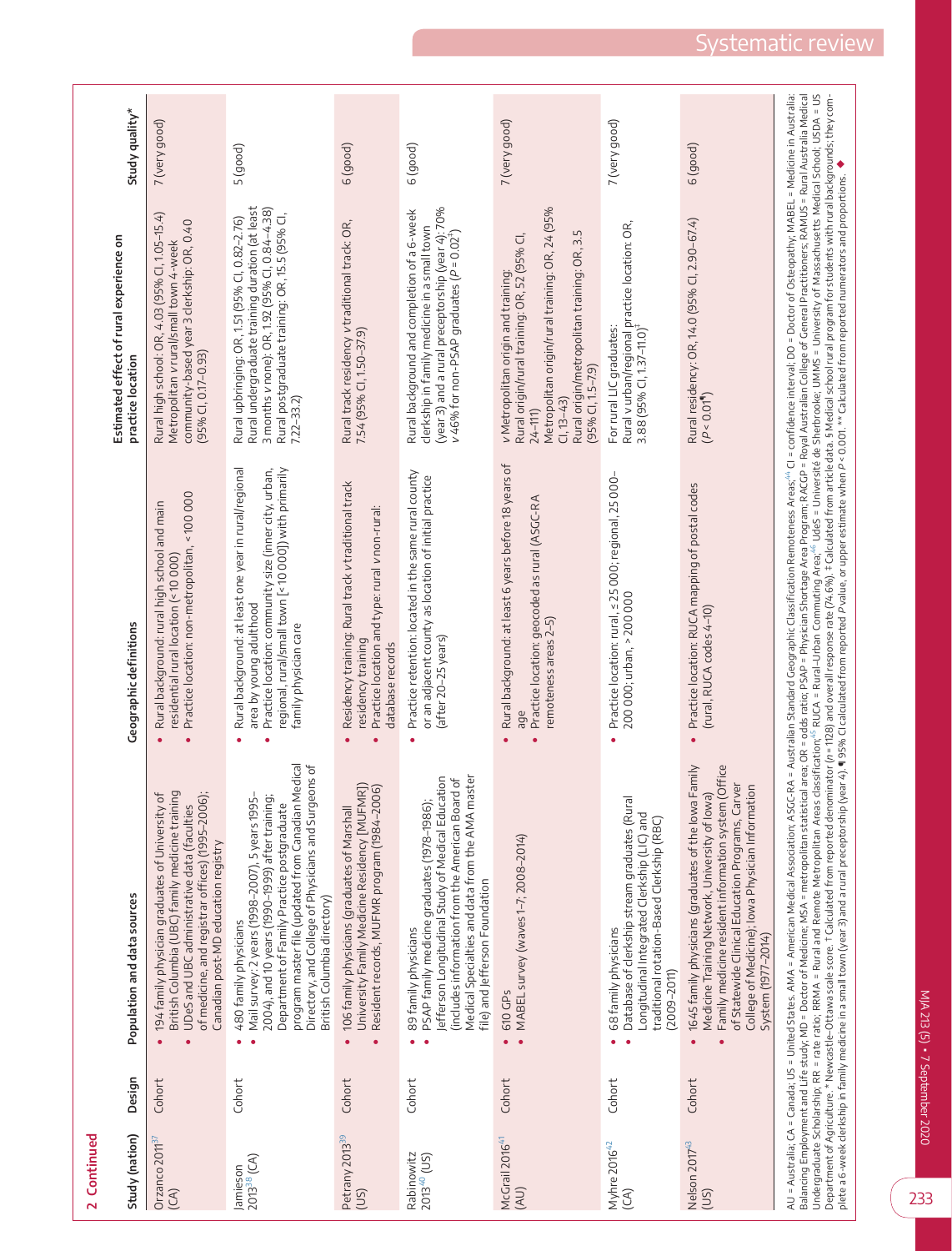<span id="page-6-0"></span>**3** Studies comparing influence of background (rural *v* urban) on likelihood of general practitioners or family physicians practising in **rural locations**

| Study             | ln(OR) | <b>SE</b> | Weight | Odds ratio (95% CI) | Odds ratio (95% CI)            |
|-------------------|--------|-----------|--------|---------------------|--------------------------------|
| Orzanco 2011      | 1.3938 | 0.6862    | 2.9%   | 4.03 (1.05-15.5)    |                                |
| Nocella 2005      | 1.6615 | 0.5054    | 4.9%   | 5.27 (1.96-14.2)    |                                |
| Easterbrook 1999  | 1.5933 | 0.4644    | 5.6%   | 4.9 (1.98-12.2)     |                                |
| Woloschuk 2005    | 0.7608 | 0.3258    | 9.3%   | $2.14(1.13 - 4.05)$ |                                |
| Jamieson 2013     | 0.4095 | 0.3089    | 9.9%   | 1.51 (0.82-2.76)    |                                |
| <b>Rouke 2005</b> | 1.1969 | 0.2913    | 10.6%  | $3.31(1.87 - 5.86)$ |                                |
| <b>Wade 2007</b>  | 1.4884 | 0.2899    | 10.7%  | 4.43 (2.51-7.82)    |                                |
| Mathews 2008      | 1.1249 | 0.2769    | 11.2%  | 3.08 (1.79 - 5.30)  |                                |
| <b>Frver 1997</b> | 0.5188 | 0.2069    | 14.8%  | $1.68(1.12 - 2.52)$ |                                |
| Laven 2005        | 0.9163 | 0.1216    | 20.1%  | 2.50 (1.97-3.17)    |                                |
| Total (95% CI)    |        |           | 100%   | $2.71(2.12 - 3.46)$ |                                |
|                   |        |           |        |                     | 0.01<br>0.1<br>10<br>100       |
|                   |        |           |        |                     | Favours urban<br>Favours rural |

CI = confidence interval; OR = odds ratio (instrumental variability, random); SE = standard error. Heterogeneity: τ<sup>2</sup> = 0.06;  $\chi^2$  = 16.7 (P = 0.05);  $\hat{F}$  = 46%. Test for overall effect: Z = 7.95 (P < 0.001). ◆

#### <span id="page-6-1"></span>4 Studies comparing influence of location of undergraduate medical training (rural *v* urban) on likelihood of general practitioners or **family physicians practising in rural locations**

| Study            | ln(OR) | SE.    | Weight | Odds ratio (95% CI) |               | Odds ratio (95% CI) |
|------------------|--------|--------|--------|---------------------|---------------|---------------------|
| Nocella 2005     | 1.0784 | 0.4701 | 3.5%   | 2.94 (1.17-7.39)    |               |                     |
| Jamieson 2013    | 0.6523 | 0.4218 | 4.3%   | $1.92(0.84 - 4.39)$ |               |                     |
| Easterbrook 1999 | 0.5008 | 0.4023 | 4.7%   | $1.65(0.75 - 3.63)$ |               |                     |
| Rourke 2005      | 0.9002 | 0.2423 | 13.0%  | 2.46 (1.53-3.95)    |               |                     |
| Wilkinson 2003   | 0.4762 | 0.1013 | 74.5%  | $1.61(1.32 - 1.96)$ |               |                     |
| Total (95% CI)   |        |        | 100%   | $1.75(1.48 - 2.08)$ |               |                     |
|                  |        |        |        | 0.01                | O.1           | 10<br>100           |
|                  |        |        |        |                     | Favours urban | Favours rural       |

CI = confidence interval; OR = odds ratio (instrumental variability, random); SE = standard error. Heterogeneity:  $\tau^2$  = 0.00;  $\chi^2$  = 3.94 (P = 0.41);  $\ell$  = 0%. Test for overall effect: Z = 6.42 (P < 0.001). ◆

#### <span id="page-6-2"></span>**5** Studies comparing influence of location of postgraduate medical training (rural *v* urban) on likelihood of general practitioners or **family physicians practising in rural locations**

| Study            | ln (OR) | <b>SE</b> | Weight  | Odds ratio (95% CI) | Odds ratio (95% CI)            |
|------------------|---------|-----------|---------|---------------------|--------------------------------|
| Petrany 2013     | 2.0202  | 0.8239    | 6.5%    | 7.54 (1.50-37.9)    |                                |
| Nelson 2017      | 2.6391  | 0.8033    | $6.7\%$ | 14.0 (2.90 - 67.6)  |                                |
| Nocella 2005     | 1.4793  | 0.6170    | 9.4%    | 4.39 (1.31–14.7)    |                                |
| Easterbrook 1999 | 0.9042  | 0.5095    | 11.5%   | $2.47(0.91 - 6.70)$ |                                |
| Mathews 2008     | 1.5282  | 0.4442    | 13.0%   | 4.61 (1.93-11.0)    |                                |
| Jamieson 2013    | 2.7395  | 0.3891    | 14.3%   | 15.5 (7.22-33.2)    |                                |
| Rourke 2005      | 0.7747  | 0.2693    | 17.5%   | 2.17 (1.28 - 3.68)  |                                |
| Wilkinson 2003   | 1.1442  | 0.1022    | 21.2%   | $3.14(2.57 - 3.84)$ |                                |
| Total (95% CI)   |         |           | 100%    | 4.57 (2.80–7.46)    |                                |
|                  |         |           |         |                     |                                |
|                  |         |           |         | 0.01                | O.1<br>100<br>10               |
|                  |         |           |         |                     | Favours urban<br>Favours rural |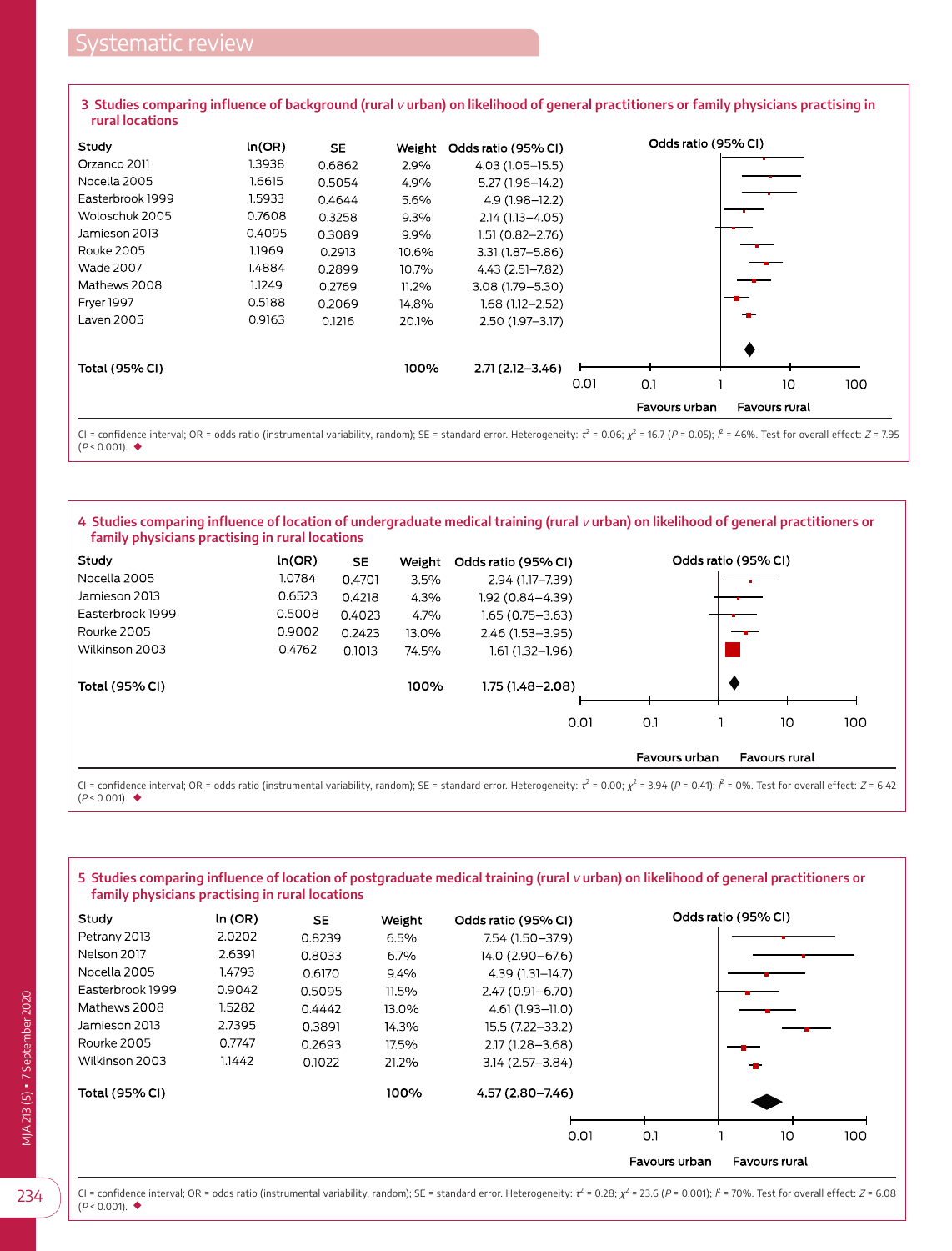rural training opportunities may assist skills development and knowledge acquisition as well as encouraging future rural practice.

GPs who completed rural rotations during postgraduate training were more likely to enter rural practice than those who did not. The likelihood of practising in rural locations was correlated with increasing experience in rural areas during training.[24,30](#page-8-15) Moreover, in one recent Australian study the location of final year training was particularly influential on future practice  $location<sub>1</sub><sup>41</sup>$  $location<sub>1</sub><sup>41</sup>$  $location<sub>1</sub><sup>41</sup>$  and longer term rural training may help integrate the GP (and their family) into the community, $47$  consistent with our finding of an association between likelihood of rural practice and duration of rural vocational training.

The authors of a Canadian study noted that procedural skills and minor surgery types received greater emphasis during family medicine residency placements in rural and regional areas than during urban placements.<sup>38</sup> General practice training in rural areas may therefore assist future GPs gain the generalist skills specifically required for rural practice and alleviate some of the problems that can lead to burnout (eg, professional isola-tion, lack of specialty support).<sup>51</sup> Finally, several studies<sup>[21,24,40,41](#page-8-18)</sup> reported increased likelihood of rural practice for doctors with multiple rural pipeline experiences, although their individual contributions were unclear.

Our findings support the Stronger Rural Health Strategy recently announced by the Australian government, $6$  which includes a range of incentives and targeted funding that promote rural training for medical students and doctors, including the Rural Junior Doctor Training Innovation Fund<sup>52</sup> and the Murray–Darling Medical Schools Network.<sup>[53](#page-8-38)</sup>

#### **Limitations**

The included studies were all observational studies. The heterogeneity of investigations of rural background and rural postgraduate training was considerable, largely because of the diversity of rural definitions and the type and duration of postgraduate rural training. Many studies relied on self-reported information, and students with pre-existing interest in rural practice who participated in rural rotations or programs would cause selfselection bias. Many studies did not closely define the rural environment (eg, degree of rurality, community type, duration of experience) or used different classifications of rural area for exposure and outcome. Applying binary definitions of remoteness (ie, rural *v* urban) may obscure important differences between regional and remote areas. Several studies adjusted their analyses for other variables, but only one<sup>24</sup> accounted for the influence of undergraduate rural medical experience when assessing the influence of postgraduate rural experience. Similarly the influence of rural postgraduate training on the effect of undergraduate rural experience could not be assessed.

# **Implications for practice**

Our findings support strategies that promote selecting GP registrars with rural backgrounds. While some studies suggest that rural background is the most important predictor of later rural practice,<sup>45</sup> most GPs do not have rural backgrounds and selection on this criterion can only be part of the solution for relieving the lack of GPs in rural areas. $36$  Longer rural placements at both the undergraduate and postgraduate medical levels may influence commitment to rural practice. The final year of training may be particularly important for enhancing community integration and for essential clinical skills development, better preparing GPs for rural practice. Providing students and doctors with extended rural opportunities throughout training should be components of government strategies for solving rural workforce problems.

# **Conclusion**

GPs and family physicians with rural backgrounds and rural experience during undergraduate and postgraduate medical education are more likely to enter rural practice. At the individual level, GPs working in rural areas are more likely to have rural backgrounds than those in metropolitan practices. GPs who have completed any form of rural placement or training program are more likely to work in rural practices, including GPs without rural backgrounds, showing the value for rural GP recruitment of rural clinical education for all medical students and postgraduate GP trainees.

**Competing interests:** No relevant disclosures. ■

Received 12 February 2019, accepted 24 March 2020

© 2020 AMPCo Pty Ltd

- <span id="page-7-0"></span> **1** Standing Council on Health. National strategic framework for rural and remote health. Updated Apr 2016. [http://www.health.gov.au/internet/main/](http://www.health.gov.au/internet/main/publishing.nsf/Content/national-strategic-framework-rural-remote-health) [publishing.nsf/Content/national-strategic-frame](http://www.health.gov.au/internet/main/publishing.nsf/Content/national-strategic-framework-rural-remote-health) [work-rural-remote-health](http://www.health.gov.au/internet/main/publishing.nsf/Content/national-strategic-framework-rural-remote-health) (viewed Mar 2020).
- <span id="page-7-1"></span> **2** World Health Organization. Increasing access to health workers in remote and rural areas through improved retention: global policy recommendations. Geneva: WHO, 2010. [https://](https://www.who.int/hrh/retention/guidelines/en) [www.who.int/hrh/retention/guidelines/en](https://www.who.int/hrh/retention/guidelines/en) (viewed Mar 2020).
- <span id="page-7-2"></span> **3** Australian Institute of Health and Welfare. Australia's health 2018 (Cat no. AUS 221; Australia's health series, no. 16.). Canberra: AIHW, 2018.
- <span id="page-7-3"></span> **4** Australian Institute of Health and Welfare. Rural and remote health [web report]. Updated Oct 2019. [https://www.aihw.gov.au/reports/rural](https://www.aihw.gov.au/reports/rural-health/rural-remote-health/contents/rural-health)[health/rural-remote-health/contents/rural](https://www.aihw.gov.au/reports/rural-health/rural-remote-health/contents/rural-health)[health](https://www.aihw.gov.au/reports/rural-health/rural-remote-health/contents/rural-health) (viewed Mar 2020).
- <span id="page-7-4"></span> **5** Mason J. Review of Australian Government health workforce programs. Updated May 2013. [http://www.health.gov.au/internet/main/publi](http://www.health.gov.au/internet/main/publishing.nsf/Content/review-australian-government-health-workforce-programs)

[shing.nsf/Content/review-australian-gover](http://www.health.gov.au/internet/main/publishing.nsf/Content/review-australian-government-health-workforce-programs) [nment-health-workforce-programs](http://www.health.gov.au/internet/main/publishing.nsf/Content/review-australian-government-health-workforce-programs) (viewed Mar 2020).

- <span id="page-7-5"></span> **6** Australian Department of Health. Stronger Rural Health Strategy: factsheets. Updated Nov 2019. [http://www.health.gov.au/internet/main/publi](http://www.health.gov.au/internet/main/publishing.nsf/Content/stronger-rural-health-strategy-factsheets) [shing.nsf/Content/stronger-rural-health-strat](http://www.health.gov.au/internet/main/publishing.nsf/Content/stronger-rural-health-strategy-factsheets) [egy-factsheets](http://www.health.gov.au/internet/main/publishing.nsf/Content/stronger-rural-health-strategy-factsheets) (viewed Mar 2020).
- <span id="page-7-6"></span> **7** Duckett S, Breadon P, Ginnivan L. Access all areas: new solutions for GP shortages in rural Australia. Melbourne: Grattan Institute, 2013. [https://grattan.edu.au/wp-content/uploa](https://grattan.edu.au/wp-content/uploads/2014/04/196-Access-All-Areas.pdf) [ds/2014/04/196-Access-All-Areas.pdf](https://grattan.edu.au/wp-content/uploads/2014/04/196-Access-All-Areas.pdf) (viewed Mar 2020).
- <span id="page-7-9"></span> **8** Soles TL, Ruth Wilson C, Oandasan IF. Family medicine education in rural communities as a health service intervention supporting recruitment and retention of physicians: Advancing Rural Family Medicine: the Canadian Collaborative Taskforce. Can Fam Physician 2017; 63: 32–38.
- <span id="page-7-7"></span> **9** Barrett FA, Lipsky MS, Lutfiyya MN. The impact of rural training experiences on medical

students: a critical review. Acad Med 2011; 86: 259–263.

- **10** Laven G, Wilkinson D. Rural doctors and rural backgrounds: how strong is the evidence? A systematic review. Aust J Rural Health 2003; 11: 277–284.
- **11** Russell DJ, McGrail MR, Humphreys JS. Determinants of rural Australian primary health care worker retention: a synthesis of key evidence and implications for policymaking. Aust J Rural Health 2017; 25: 5–14.
- <span id="page-7-8"></span>**12** Wenghofer EF, Hogenbirk JC, Timony PE. Impact of the rural pipeline in medical education: practice locations of recently graduated family physicians in Ontario. Hum Resour Health 2017; 15: 16.
- **13** Fisher KA, Fraser JD. Rural health career pathways: research themes in recruitment and retention. Aust Health Rev 2010; 34: 292–296.
- **14** Henry JA, Edwards BJ, Crotty B. Why do medical graduates choose rural careers? Rural Remote Health 2009; 9: 1083.